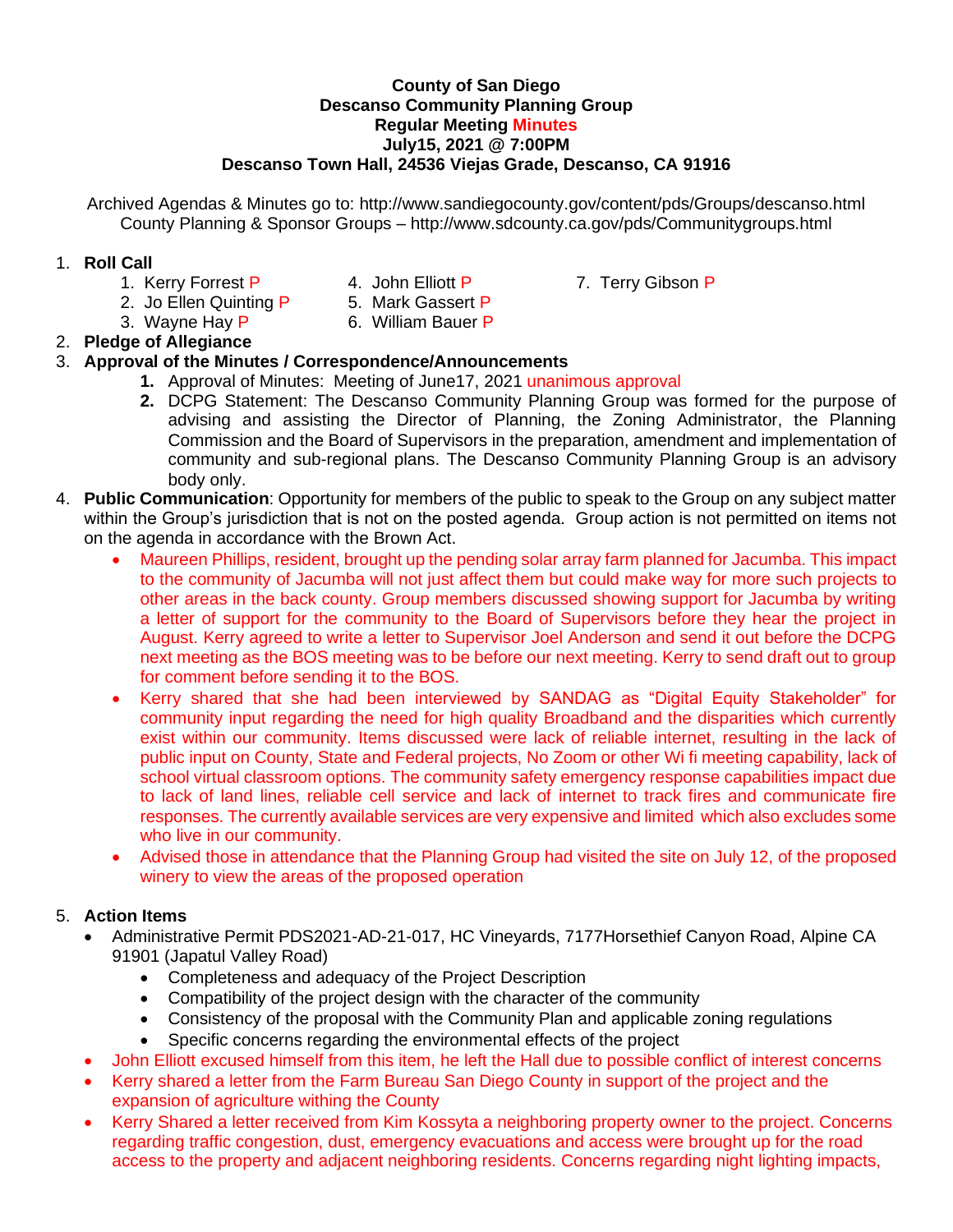noise impacts from the late hours of Friday and Saturday special events were identified. Water availability during the ongoing drought and the impacts on neighbors wells from the winery operations was of concern. The question of Liability insurance was brought up, impacts from the winery that could damage neighboring properties and affect property values.

- The 3 neighboring property owners were present for the meeting. The concerns brought up are reflected in the letter from Kim Kossyta as well as concerns about customers drinking and driving after a wine tasting event or a special event.
- The applicant Del Hanson spoke regarding his project, assured those in attendance he would work with the neighbors to mitigate some of their concerns. He addressed the water use as being minimal for the type of winery he was applying for; a small winery as defined in the current Zoning Ordinance.
- Discussion among the DCPG regarding section 3. Section 6910 C Small Winery of the San Diego County Zoning Ordinance:
	- 6 . Administrative Permit
		- c) The harmful effect, if any, upon desirable neighborhood character
		- d) the generation of traffic and the capacity and physical character of the surrounding streets f) Any other relevant impact of the proposed use
	- Comments made by the group on the proposed project:

The DCPG identified the late hours of Friday and Saturday until 12Pm would generate unwelcome noise, light and traffic, the intensity of use is not suitable for neighborhood character, impacts to the water table and road conditions as they currently exist

Recommended conditions of approval:

- Ensure that the access road for all residents and winery is sufficiently sized and surfaced for safe entry and exit especially for emergencys
- Evaluate the water availability / use to ensure there is no impact on water sources (well) of the residents nearby
- Mitigate noise and light impacts generated by exploring alternative time of closure on Friday and Saturday events or other means of noise and light reduction so as not to disturb the nearby residents

Advisory vote to Approve with the recommended conditions: Terry motioned for approval with identified conditions Mark second the motion Vote was 6 yes 1 abstain

- Department of Public Works Capital Improvement Projects, Jim Bolz, of DPW will be present for the meeting
	- Develop a prioritized list of transportation projects on the county-maintained road network
		- i. Road Construction/Reconfigurations/New Roads
		- ii. Bridges Repair/Reconstruction
		- iii. Sidewalks/Pathways/Pedestrian Access Ramps
		- iv. Drainage
		- v. Traffic Signals
		- vi. Intersections

Break to allow John Elliot to rejoin the group and set up for the next topic Jim Bolz DPW Capital Improvement Program \*\*\* John continue please with your notes

### 6. **Group Business**

- A. Discussion Items Delayed until next meeting due to time constraints
	- 1. County of San Diego Actions
		- Partnership to move the region to ZERO Carbon
		- Climate Action Plan
		- Socially equitable Cannabis Program
		- Housing, Safety and Environmental Justice Element General Plan Update
		- Clearing, Grading and Water Course Ordinance